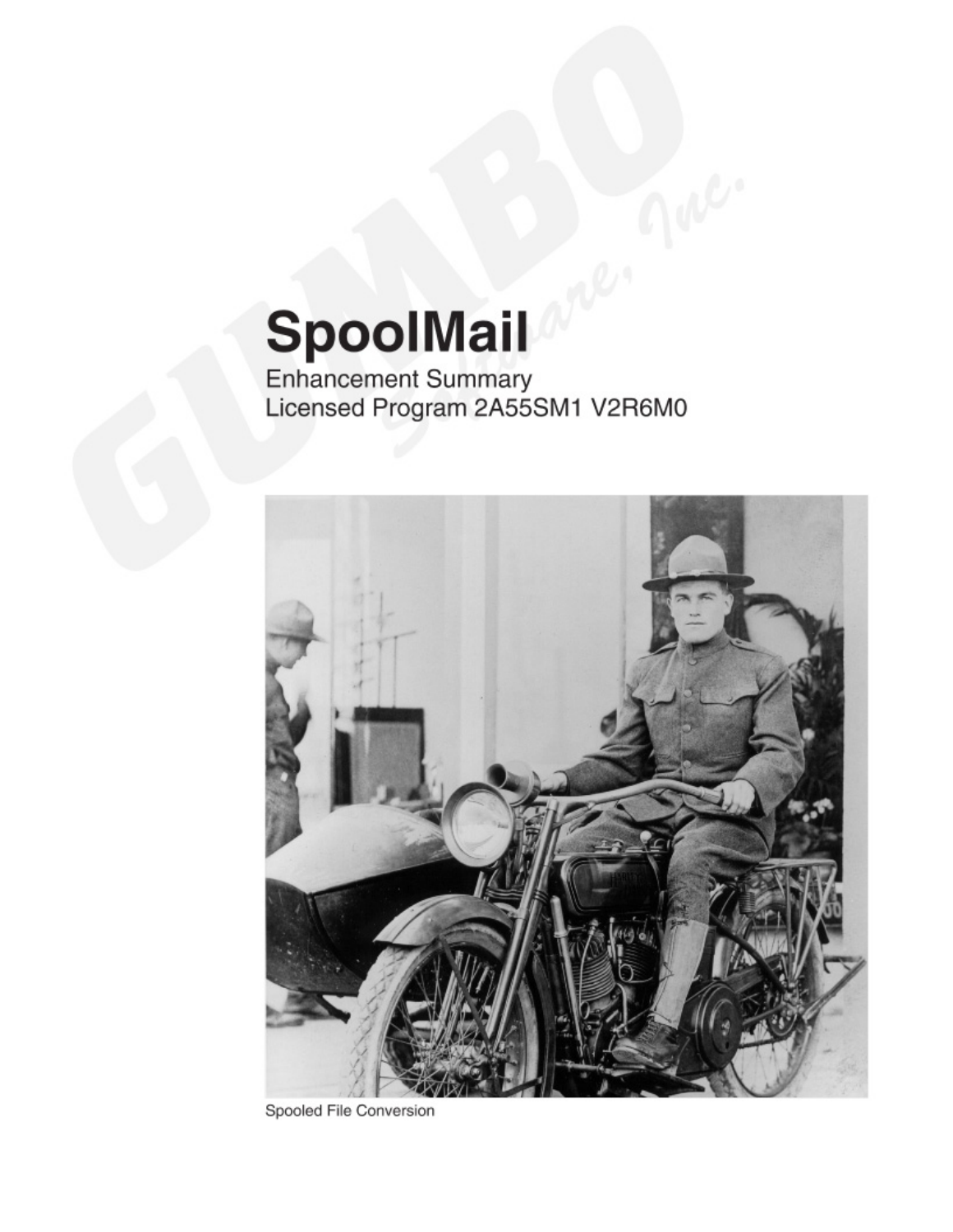# <span id="page-1-0"></span>**Edition**

**Sixteenth Edition (April 2011)** 



809 W Howe St Seattle, WA 98119 United States of America Phone: 206-284-5078 Email: support@gumbo.com Web: www.gumbo.com

© Copyright Gumbo Software, Inc. 1997, 2011. All Rights Reserved.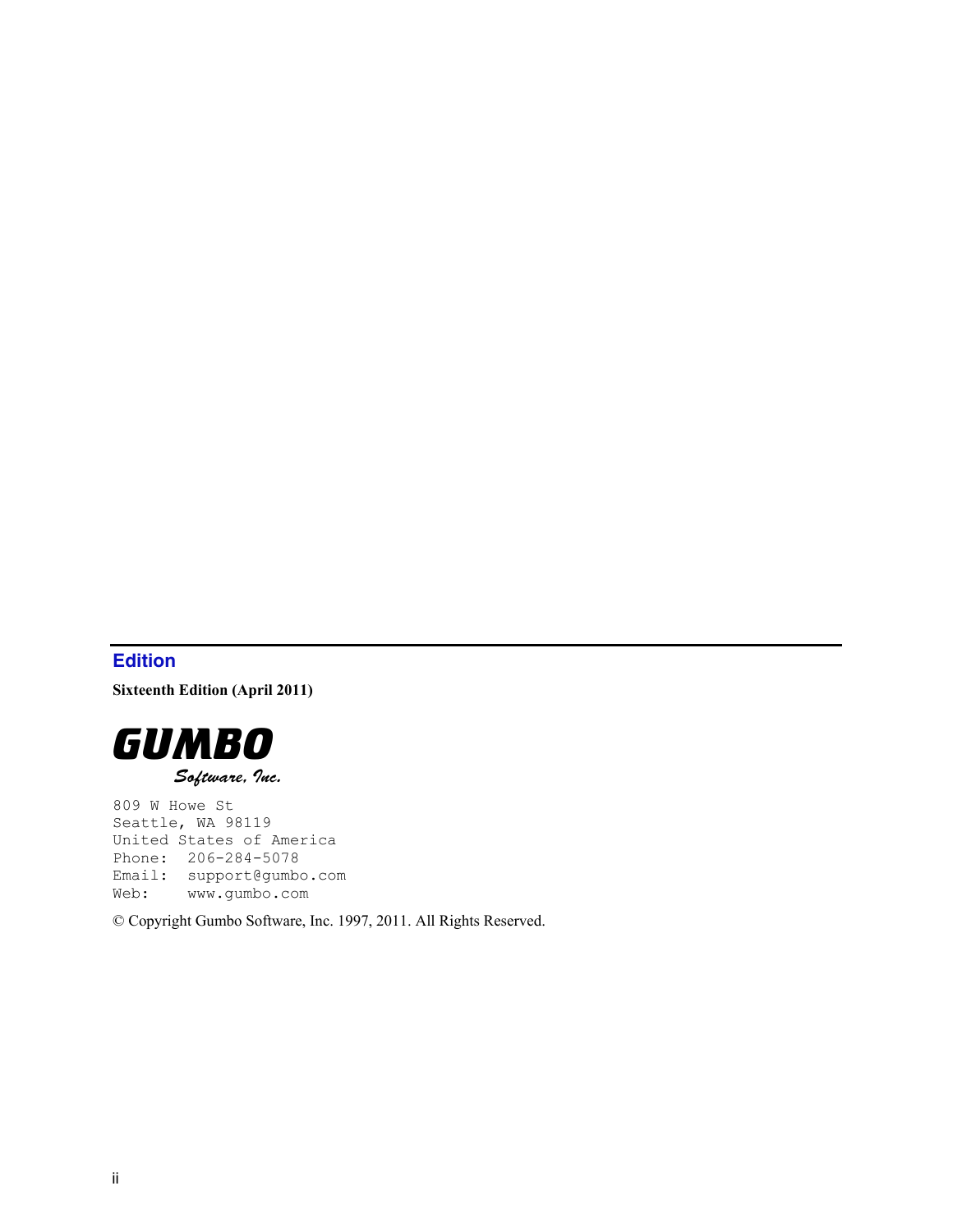# <span id="page-2-0"></span>**Contents**

| Installation Instructions 5              |  |
|------------------------------------------|--|
| <b>Enhancements For SpoolMail</b>        |  |
|                                          |  |
| <b>EXTENSION() Parameter now excepts</b> |  |
|                                          |  |
| Graphic Processor Default Added7         |  |
| Verify/Set Up Mailhub Server             |  |
| (VFYMAILHUB) Command Added 7             |  |
|                                          |  |
|                                          |  |
| Graphic Object Processing Changes8       |  |
|                                          |  |
|                                          |  |
| National Language Support Changes8       |  |
| Logical Printer Miscellaneous Changes8   |  |
|                                          |  |
| Print Data Stream Processor Changes9     |  |
| Program Distribution Changes9            |  |
| Conversion Processor Changes9            |  |
|                                          |  |
|                                          |  |
| Spool Management Changes9                |  |
|                                          |  |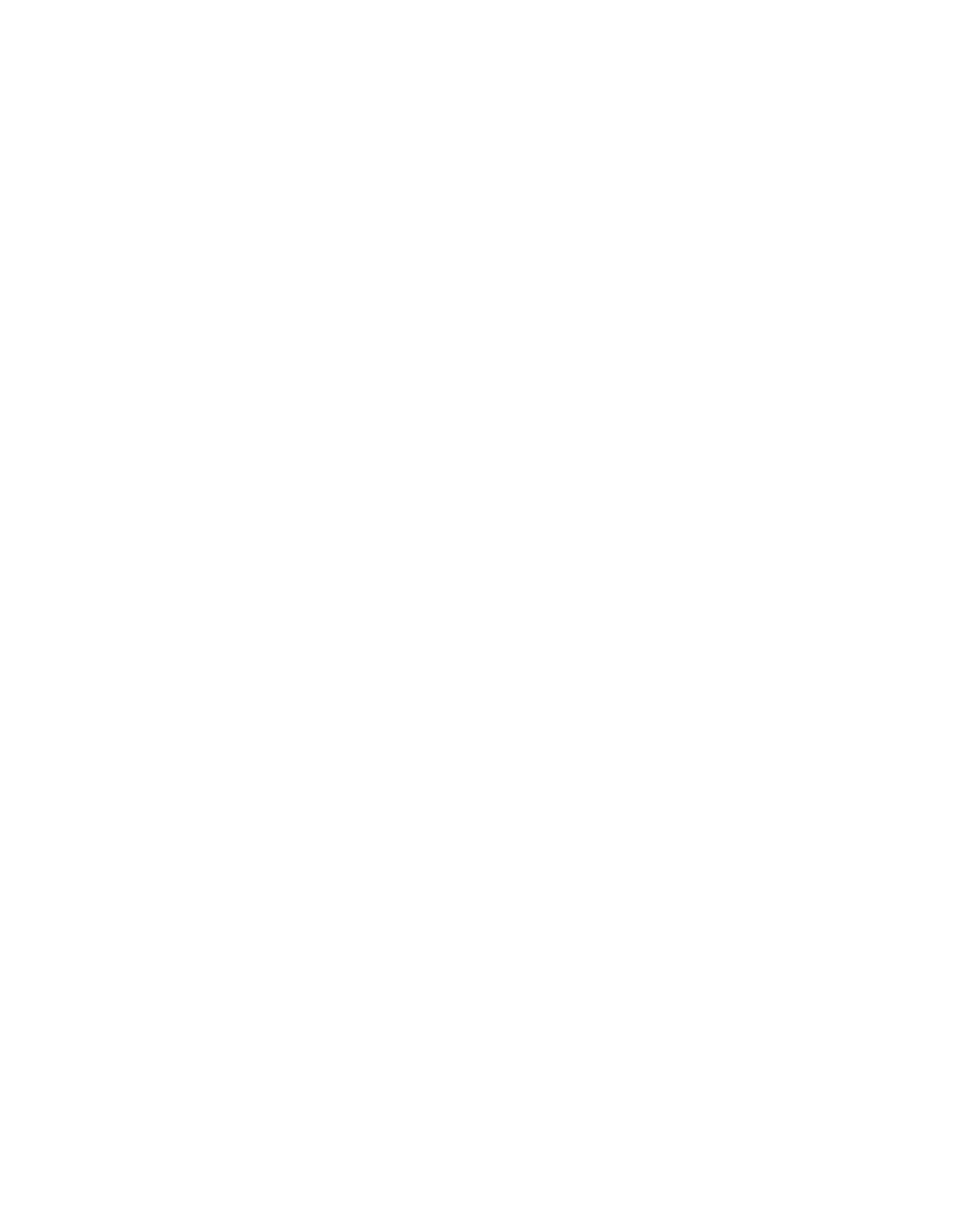# <span id="page-4-0"></span>**Installation Instructions**

Follow these instructions to install SpoolMail V2R6M0 on your System i:

#### **Prepare**

If you are upgrading a previous release (if SpoolMail is currently installed on your System i) perform these steps before installing the software:

- 1. Read the Enhancement Summary to determine if any changes affect your installation.
- 2. Insure that the product is not in use, as the installation process must clear the product's library. This will fail if objects such as menus are in use. If the installation fails, the previous release will be restored.

#### **Install**

**Note:** If you have downloaded this software from the web, instructions specific to installing from the download can be found in the file "readme.htm" which was included.

- 1. Sign on to the system as the security officer (QSECOFR).
- 2. Verify that your machine is at IBM i V6R1M0 or later by running:

DSPDTAARA DTAARA(QGPL/QSS1MRI)

**Note:** If you are running a version of IBM i earlier than V6R1M0 you cannot install SpoolMail V2R6M0 on your machine. You must install an earlier version of SpoolMail or upgrade the operating system.

3. Verify that user domain objects are allowed in the libraries SPOOLMAIL and QSRV, by running:

WRKSYSVAL SYSVAL(QALWUSRDMN)

Take option 5 to display the value. If the value is not \*ALL, use option 2 to add libraries SPOOLMAIL and QSRV to the list of libraries where user domain objects are allowed.

**Note:** QSRV is required to correctly process PTFs when they are loaded and applied.

4. Insure that IBM i will be able to verify the signatures that we apply to our product's objects by installing our Signing Certificate and Root CA Certificate using Digital Certificate Manager. Alternately, insure that signature verification will not prevent the restore operation by running:

WRKSYSVAL SYSVAL(QVFYOBJRST)

Take option 5 to display the value. If the value is 3 or higher, use option 2 to temporarily change the value to 1.

- 5. Mount the distribution media in the appropriate device.
- 6. Submit the Restore Licensed Program (RSTLICPGM) command to batch:

RSTLICPGM LICPGM(2A55SM1) DEV(device-name) LNG(2924)

**Note:** Where "device-name" is the device the media was mounted on and is usually OPT01.

**Note:** During the restore operation, the system operator message queue may receive inquiry message CPA3DE4 "Directory not registered. (C G)". Unless you are using a directory naming convention similar to ours (that is the directory specified in the CPA3DE4's second level text is unrelated to our software), you can safely respond with a "G" to reestablish the relationship between the directory and the product. Typically, the message will occur three times.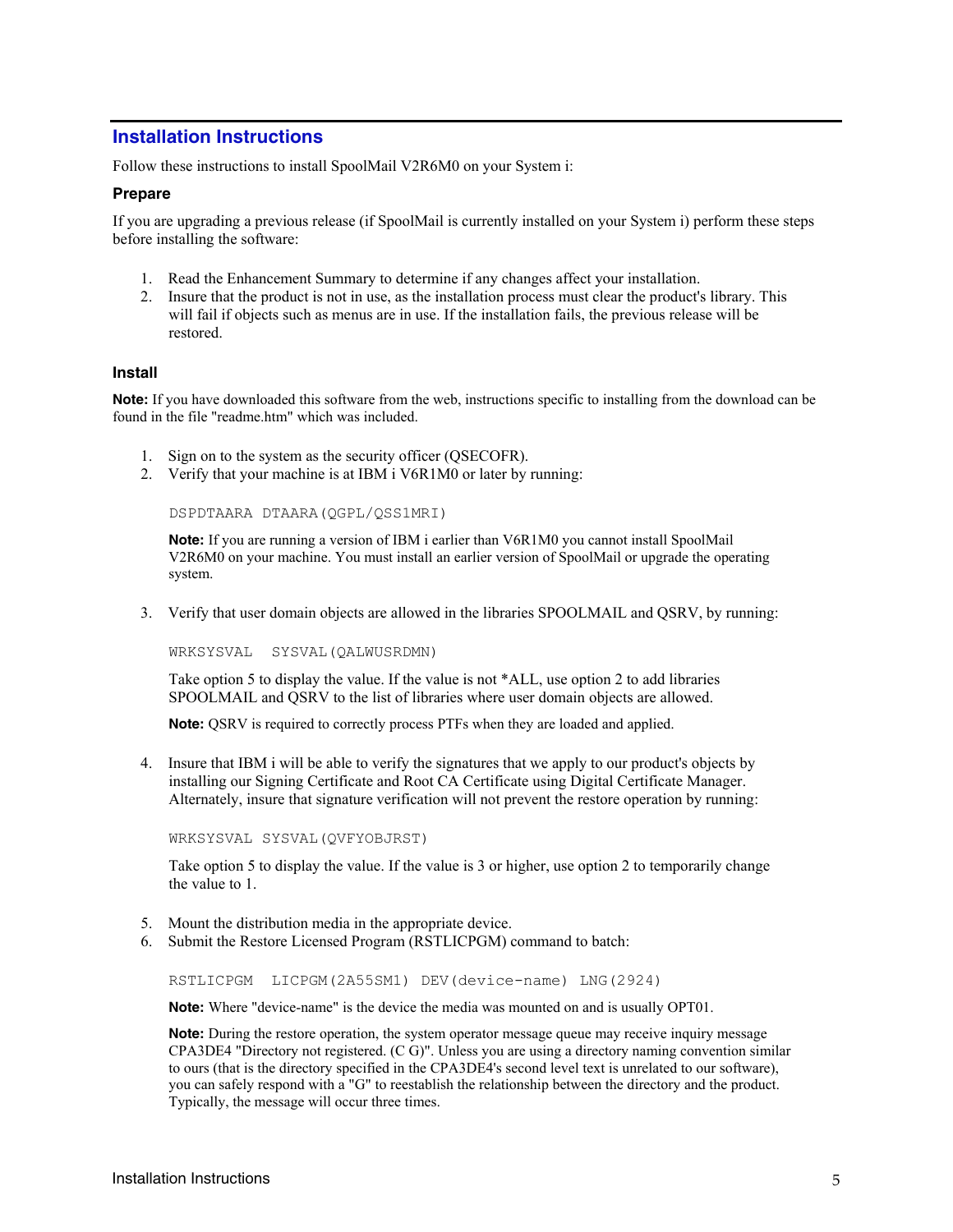#### **Finish**

When the RSTLICPGM command completes, library SPOOLMAIL and directory '/Gumbo/ProdData/2A55SM1' contain the new software. To complete the installation:

1. If you have an Authorization letter with your permanent authorization code, enter it now.

**Note:** SpoolMail automatically grants 30 days usage for new installs or 90 days usage for release upgrades.

2. Determine which PTFs were included on the media by entering the following command:

DSPPTF LICPGM(2A55SM1)

3. Visit www.gumbo.com to determine if newer PTFs are available. If so, download and install them. The bottom of our PTF web page also includes a listing of any IBM PTFs that affect the product.

**Note:** *GUMBO* recommends downloading the current cumulative PTF package from www.gumbo.com after installing the software.

- 4. You can access the SpoolMail menu by entering the following command:
	- GO MENU(SPOOLMAIL/SPOOLMAIL)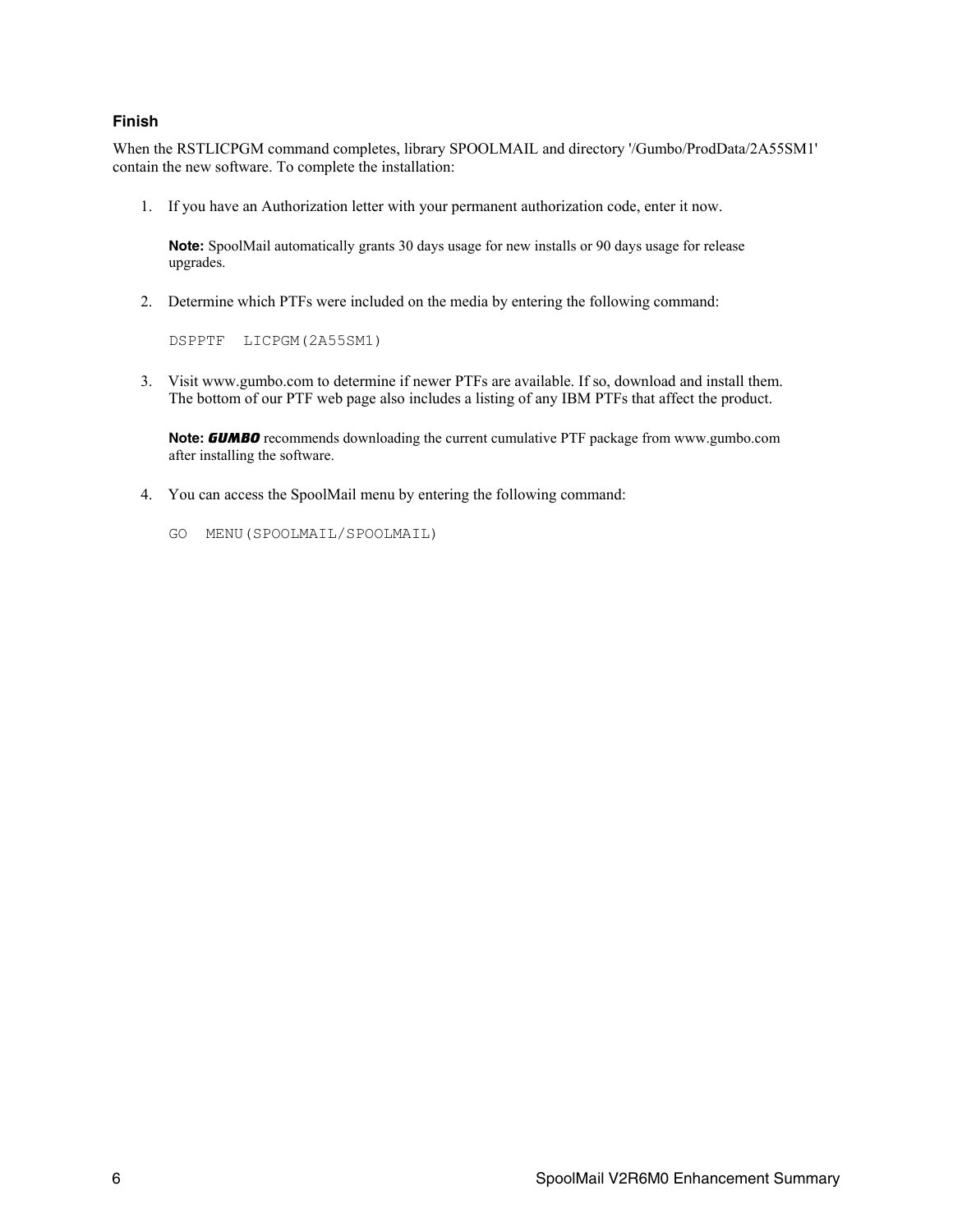# <span id="page-6-0"></span>**Enhancements For SpoolMail V2R6M0**

#### <span id="page-6-1"></span>**What's In This Section**

This section provides information on SpoolMail enhancements for release V2R6M0, notes any customer code implications by marking them with a **COMPATIBILITY WARNING**, and describes where to find more information when applicable.

## <span id="page-6-2"></span>**EXTENSION() Parameter now excepts \*MIXED**

SNDSPLMAIL's Attachment extension (EXTENSION) parameter has been changed to accept upper and lower case input. Previously, all input was converted to upper case.

#### <span id="page-6-3"></span>**Graphic Processor Default Added**

IBM's Graphics Object Content Architecture (G:OCA) specification references "graphics processor default", i.e. printer dependant, behavior under certain circumstances. For graphics character precision, SpoolMail has historically used "character precision" as the graphics processor default behavior. As it turns out, most physical printers use the more easily implemented "string precision". SpoolMail's output of graphics text can appear different from printed output.

A new parameter, Graphic processor default (GROPRCDFT), has been added to SpoolMail's CHGSM1DFT command. The parameter allows you to specify which processor default behavior should be used.

All existing installations are treated as if \*PRECISION2, or character precision, had been specified and the shipped default value is \*PRECISION2. Most graphic objects specify the precision needed to correctly render them, and don't depend on a printer's drawing default. In the case where your graphic object does not specify a precision you can match the default supplied by your printer.

#### <span id="page-6-4"></span>**Verify/Set Up Mailhub Server (VFYMAILHUB) Command Added**

A new command, Verify/Set Up Mailhub Server (VFYMAILHUB) has been added to SpoolMail as a replacement for our Verify/Set Up Mail Router (VFYROUTER) command. We are tracking an IBM change.

Both Verify/Set Up Mailhub Server (VFYMAILHUB) and Verify/Set Up Mail Router (VFYROUTER) are intended as a one time set up aids, and are not intended for inclusion in your programs or procedures. However, in order to provide a transition period, SpoolMail will continue to include VFYROUTER for a period of time. The VFYROUTER command will be removed in a future release.

At V6R1M0, IBM i's Change SMTP Attributes (CHGSMTPA) command added a new parameter: Forwarding mailhub server (FWDHUBSVR). FWDHUBSRV() implements the function intended for a mail server specified using CHGSMTPA's MAILROUTER() parameter with FIREWALL(\*YES). Apparently the function was not implemented correctly, but couldn't be changed. When FWDHUBSRV() is specified, all email is forwarded to the server for delivery. This effectively trumps the FIREWALL() parameter.

IBM's FWDHUBSRV() parameter is more capable than the function revealed by our VFYMAILHUB command. If you wish to take advantage of these functions, for example specifying a domain from which a server is resolved from MX records, configure it manually.

With the addition of VFYMAILHUB, menu options, help text and manual sections have been updated as well.

#### <span id="page-6-5"></span>**Font Processor Changes**

- Previously, when processing fonts specified using DDS' FONTNAME() keyword, only IBM supplied fonts could be located. Now, the search for fonts follows the method used by IBM i, and user supplied fonts are correctly located and processed.
- For DBCS data, font size is ordinarily specified; usually by the QIGCCDEFNT system value. In the absence of a DBCS font specification, a value is calculated based on the spooled file's other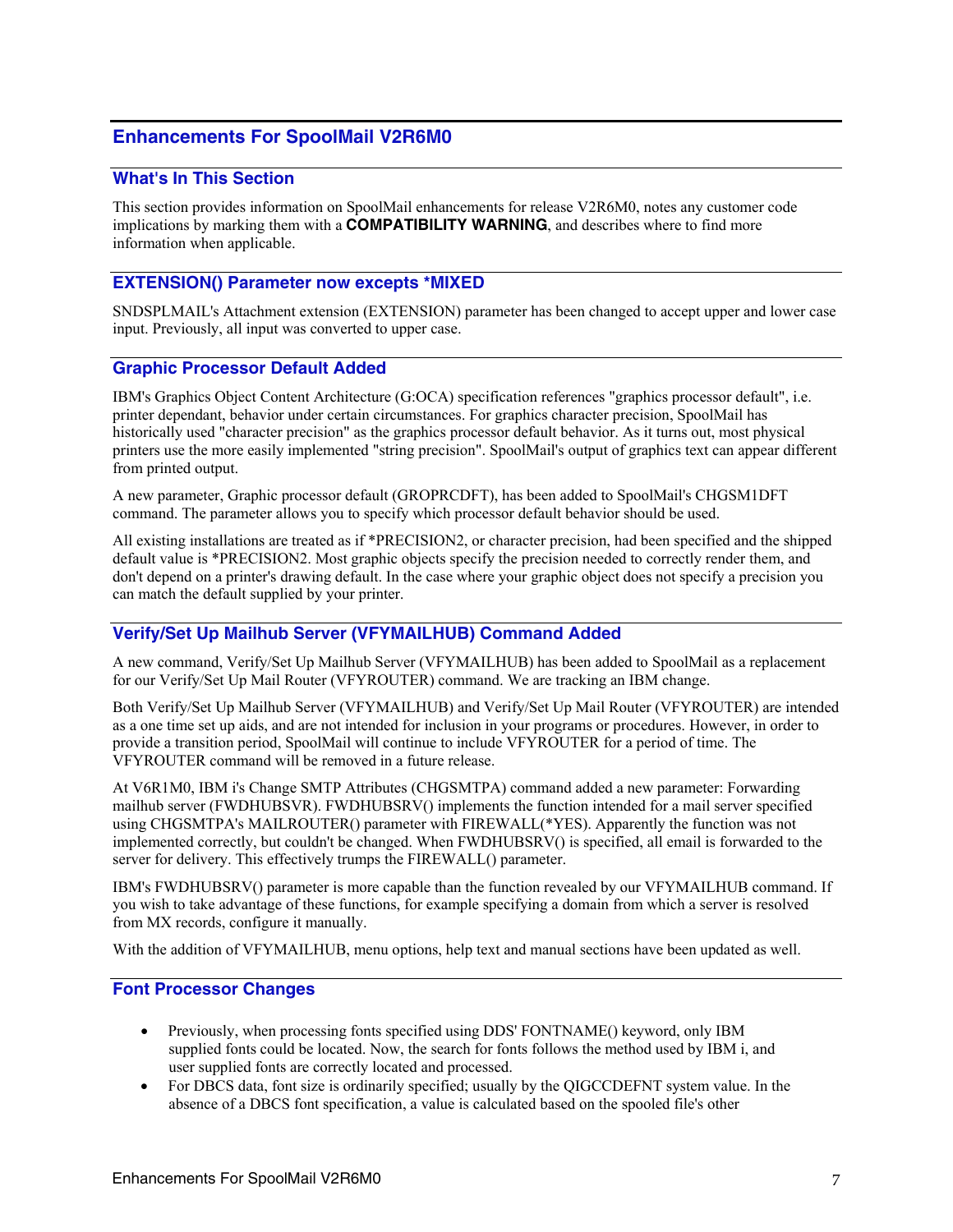attributes. The value calculated resulted in characters that overlapped from line to line in some circumstances. The calculation has been modified to avoid this.

 Horizontal Scale Factor triplet was being applied to GRID specified font mappings in \*AFPDS spooled files and shouldn't have been. Most GRID based font mappings don't include the triplet, but those that did ended up with incorrectly sized fonts.

## <span id="page-7-0"></span>**FreeType Changes**

Added functions to open and close font file paths coded in any CCSID.

## <span id="page-7-1"></span>**Graphic Object Processing Changes**

Enable external control of the device default behavior of the graphics processor.

### <span id="page-7-2"></span>**Integrated File System Changes**

• An internal table was missing '\' code points for CCSIDs 1130, 1140, 1141, 1142, 1143, 1144, 1145, 1146, 1147, 1148, 1149, 1153, 1154, 1155, 1156, 1157, 1158, 1160, 1164, 1388, 1399, 4971, and 5026. As a result, path normalization from '\' to '/' did not work correctly in these ccsids.

#### <span id="page-7-3"></span>**Mail Set Up Changes**

- Mail verification no longer turns off \*LOOPBACK. At V6R1, the STRTCPIFC command issues message id TCP1B12 as a diagnostic instead of an escape. Our VFYLOCAL command was using the escape to determine is we turned on the interface and if we did, turned it off. Now the \*LOOPBACK interface is left on in all cases.
- DSPMAILLOG no longer assumes the system date format is the same as the job date format when converting \*CURRENT special value.

#### <span id="page-7-4"></span>**National Language Support Changes**

Added new function to open conversion descriptors that track conversion substitution counts.

#### <span id="page-7-5"></span>**Logical Printer Miscellaneous Changes**

 CRTDEVGLP and CRTDEVGLP check the existence of command STRSEU to determine if PDM is installed and EDTF should be used instead. IBM added a STRSEU proxy command to QSYS so the check was always positive, even if PDM is not installed, causing the commands to fail on machines without PDM. The check is now qualified to library QPDA.

## <span id="page-7-6"></span>**PDF Generator Changes**

- Previously, PDF/A implemented the draft standard with regard to XMP metadata similar to Acrobat 7.0. The implementation has been updated to reflect ISO 19005-1:2005 as accepted.
- Media overlays were being placed on the page out of order. Unless there were overlapping page segments or overlays on the page, the misordering had no visual affect. Overlapped resources were presented incorrectly. The order has been corrected.
- IBM Graphic Objects typically specify details of the required rendering but can and sometimes do depend on "device default" behavior. Previously, our pdf processor's default behavior was the more detailed "character precision". For graphic objects that depend on a default behavior of "string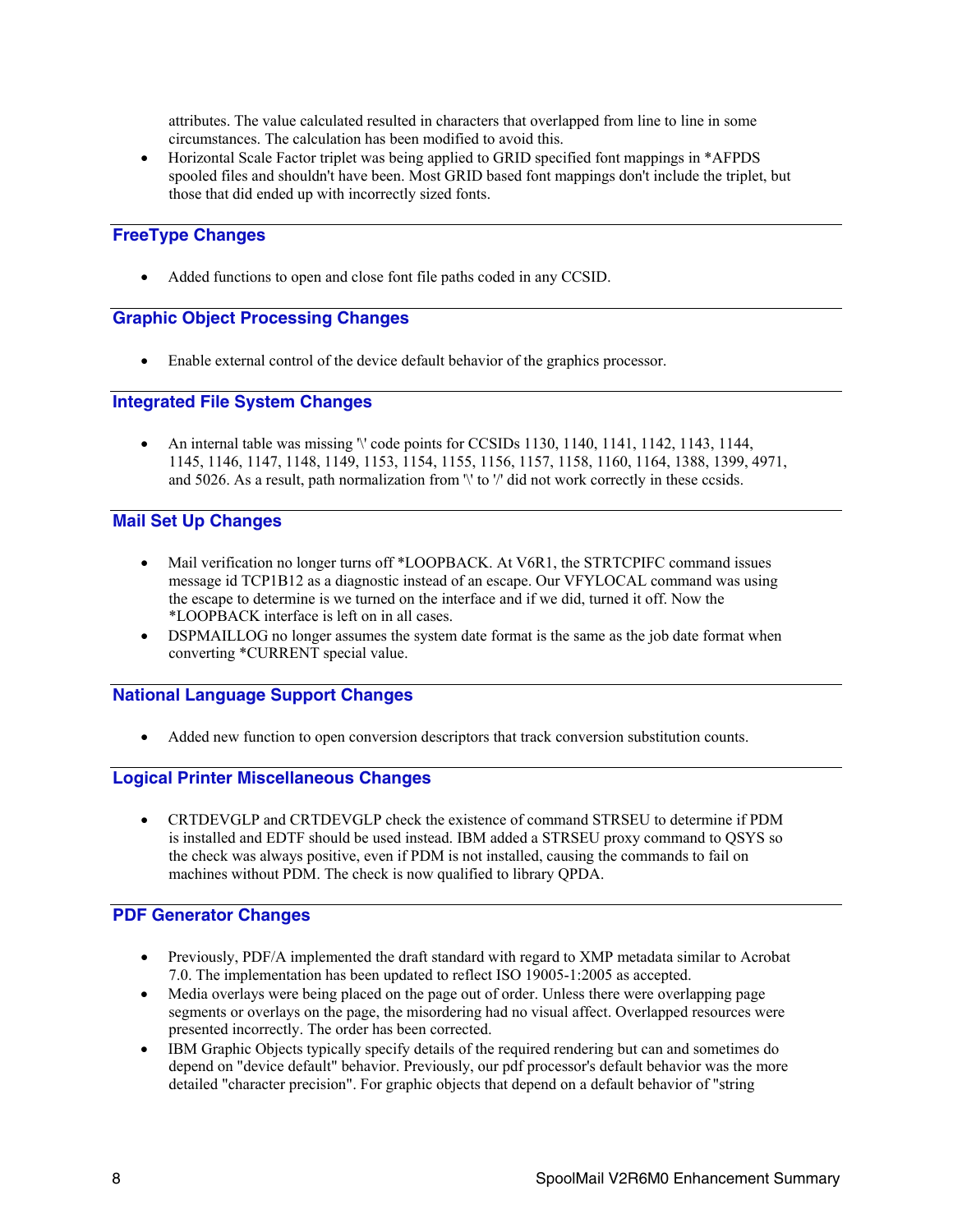precision", this can give odd results. The pdf processor has been updated to enable the user selectable default behavior implemented in our Graphics Processor.

- Previously, when processing fonts specified using DDS' FONTNAME() keyword, and the data stream did not supply a code page, irrelevant diagnostic messages were generated. These messages have been suppressed.
- Text stored in the "Application" attribute of the "General" "Document properties" of generated PDF files has been updated. Previously, "i5/OS program ..." was stored. Now "IBM i program ..." is stored to reflect the renaming of the operating system.
- PDF now honors TXTRELPOS(\*EXACT) setting for improved underlining of SCS typographic fonts.
- Sizing of DBCS fonts when found in \*SCS spooled files subject to computer output reduction (\*COR), was too generous, resulting characters that overlapped. The size has been corrected.
- Jpeg images with density specified in centimeters were being sized incorrectly.

#### <span id="page-8-0"></span>**Print Data Stream Processor Changes**

 Added print data stream sink facility to allow clients to request that a message identifying the created spooled file be sent to the joblog.

## <span id="page-8-1"></span>**Program Distribution Changes**

- Fine tuning of the Trouble Shooting chapter's instruction for clearing a product from a machine to get to a stable state.
- Service programs now take advantage of deferred activation introduced at release V6R1 of IBM i. Only the service programs that are needed are activated, at the point at which they are needed. Unnecessary activations are avoided
- Added object text to user space containing resolved product directory.

#### <span id="page-8-2"></span>**Conversion Processor Changes**

 New transform \*NONEPDF was added. Processing is identical to transform \*NONE, i.e. no conversion, but with an implied default extension of .pdf. This is useful for processing \*USERASCII spooled files containing .PDF documents, such as those generated by JD Edwards.

## <span id="page-8-3"></span>**SCS Processor Changes**

 Added export and changes to allow more accurate position calculations when \*EXACT specified, benefiting underline of variable typographic fonts.

## <span id="page-8-4"></span>**Spool Indexing Changes**

 Propagating special values such as \*DOCIDXGRPP and \*STRPAGGRPP failed to properly propagate for the first page group.

#### <span id="page-8-5"></span>**Spool Management Changes**

- At V7R1M0, IBM's List Spooled File AFPDS Resources (QGSLRSC) API changes behavior with regards to missing resources. Changes were made in our logic to account for the difference in order to give the same results when resolving resources used by spooled files.
- CRTSPLSAVF command now includes user defined objects specified on the spooled file when creating the save file.